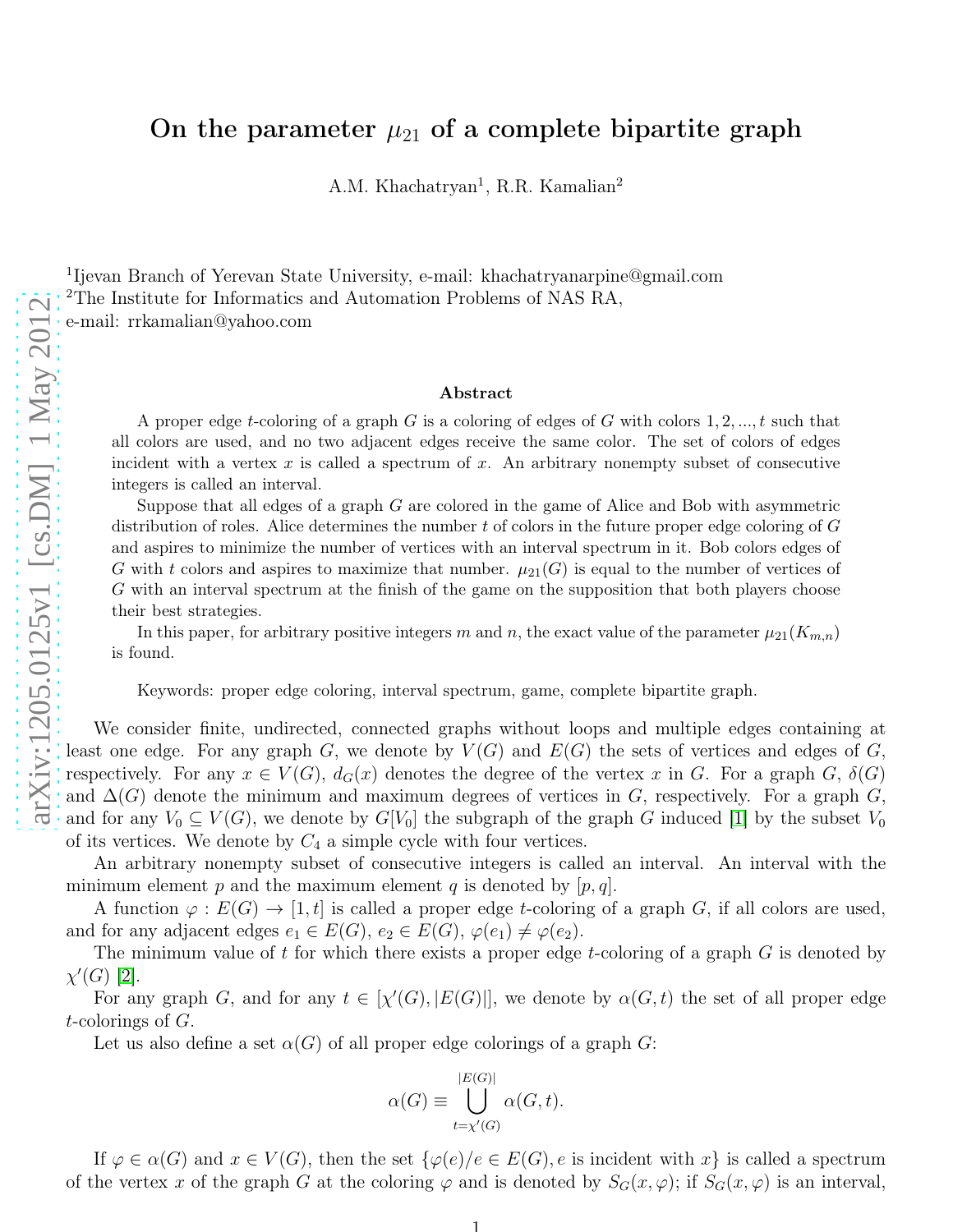we say that  $\varphi$  is interval in x. If G is a graph,  $\varphi \in \alpha(G)$ ,  $R \subseteq V(G)$ , then we say, that  $\varphi$  is interval on R iff for  $\forall x \in R$ ,  $\varphi$  is interval in x. We say, that a subset R of vertices of a graph G has an *i*-property iff there exists  $\varphi \in \alpha(G)$  interval on R. If G is a graph, and a subset R of its vertices has an *i*-property, we denote by  $w_R(G)$  and  $W_R(G)$  (omiting the index in these notations in a peculiar case with  $R = V(G)$ ) the minimum and the maximum value of t, respectively, for which  $\exists \varphi \in \alpha(G, t)$ interval on R. If G is a graph,  $\varphi \in \alpha(G)$ , then set  $V_{int}(G, \varphi) \equiv \{x \in V(G)/S_G(x, \varphi) \text{ is an interval}\}\$ and  $f_G(\varphi) \equiv |V_{int}(G, \varphi)|$ . A proper edge coloring  $\varphi \in \alpha(G)$  is called an interval edge coloring [\[3,](#page-3-2) [4,](#page-3-3) [5\]](#page-3-4) of the graph G iff  $f_G(\varphi) = |V(G)|$ . The set of all graphs having an interval edge coloring is denoted by  $\mathfrak{N}$ .

For a graph G, and for any  $t \in [\chi'(G), |E(G)|]$ , we set [\[6\]](#page-4-0):

$$
\mu_1(G, t) \equiv \min_{\varphi \in \alpha(G, t)} f_G(\varphi), \qquad \mu_2(G, t) \equiv \max_{\varphi \in \alpha(G, t)} f_G(\varphi).
$$

For any graph  $G$ , we set [\[6\]](#page-4-0):

$$
\mu_{11}(G) \equiv \min_{\chi'(G) \le t \le |E(G)|} \mu_1(G, t), \qquad \mu_{12}(G) \equiv \max_{\chi'(G) \le t \le |E(G)|} \mu_1(G, t),
$$
  

$$
\mu_{21}(G) \equiv \min_{\chi'(G) \le t \le |E(G)|} \mu_2(G, t), \qquad \mu_{22}(G) \equiv \max_{\chi'(G) \le t \le |E(G)|} \mu_2(G, t).
$$

Clearly, the parameters  $\mu_{11}$ ,  $\mu_{12}$ ,  $\mu_{21}$  and  $\mu_{22}$  are correctly defined for an arbitrary graph. Their exact values are found for simple paths, simple cycles and some outerplanar graphs [\[7\]](#page-4-1), Möbius ladders [\[6\]](#page-4-0), complete graphs [\[8\]](#page-4-2), complete bipartite graphs [\[9,](#page-4-3) [10\]](#page-4-4), prisms [\[11\]](#page-4-5) and n-dimensional cubes [\[11,](#page-4-5) [12\]](#page-4-6). The exact values of  $\mu_{11}$  and  $\mu_{22}$  for trees are found in [\[13\]](#page-4-7). The exact value of  $\mu_{12}$  for an arbitrary tree is found in [\[14\]](#page-4-8).

In addition to the definitions given above, let us note that exact values of the parameters  $\mu_{12}$  and  $\mu_{21}$  have certain game interpretations. Suppose that all edges of a graph G are colored in the game of Alice and Bob with asymmetric distribution of roles. Alice determines the number  $t$  of colors in the future coloring  $\varphi$  of the graph G, satisfying the condition  $t \in [\chi'(G), |E(G)|]$ , Bob colors edges of G with t colors.

When Alice aspires to maximize, Bob aspires to minimize the value of the function  $f_G(\varphi)$ , and both of them choose their best strategies, then at the finish of the game exactly  $\mu_{12}(G)$  vertices of G will receive an interval spectrum.

When Alice aspires to minimize, Bob aspires to maximize the value of the function  $f_G(\varphi)$ , and both of them choose their best strategies, then at the finish of the game exactly  $\mu_{21}(G)$  vertices of G will receive an interval spectrum.

In this paper, for arbitrary positive integers m and n, we determine the exact value of  $\mu_{21}$  for the complete bipartite graph  $K_{m,n}$ .

For  $m \ge n$ , let  $K_{m,n}$  be a complete bipartite graph with a bipartition  $(X, Y)$ , where  $X = \{x_1, \ldots, x_n\}$ ,  $Y = \{y_1, \ldots, y_m\}.$ 

Clearly, for any positive integers m and n,  $\chi'(K_{m,n}) = \Delta(K_{m,n}) = m$ ,  $|E(K_{m,n})| = mn$ . First we recall some known results.

<span id="page-1-0"></span>**Theorem 1.** [\[3,](#page-3-2) [4,](#page-3-3) [5\]](#page-3-4) If R is the set of all vertices of an arbitrary part of a bipartite graph  $G$ , then:

- 1) R has an i-property,
- 2)  $W_B(G) = |E(G)|$ ,
- 3) for any  $t \in [w_R(G), W_R(G)]$ , there exists  $\varphi_t \in \alpha(G, t)$  interval on R.

<span id="page-1-1"></span>**Theorem 2.** [\[15\]](#page-4-9) For arbitrary positive integers m and n,  $w_Y(K_{m,n}) = n \cdot \left[\frac{m}{n}\right]$ .

**Theorem 3.** [\[5,](#page-3-4) [16\]](#page-4-10) For arbitrary positive integers m and n,  $K_{m,n} \in \mathfrak{N}$ ,  $w(K_{m,n}) = m+n-gcd(m,n)$ ,  $W(K_{m,n}) = m+n-1$ ; moreover, for any  $t \in [w(K_{m,n}), W(K_{m,n})]$ , there exists  $\varphi_t \in \alpha(K_{m,n}, t)$  with  $V_{int}(K_{m,n},\varphi_t)=V(K_{m,n}).$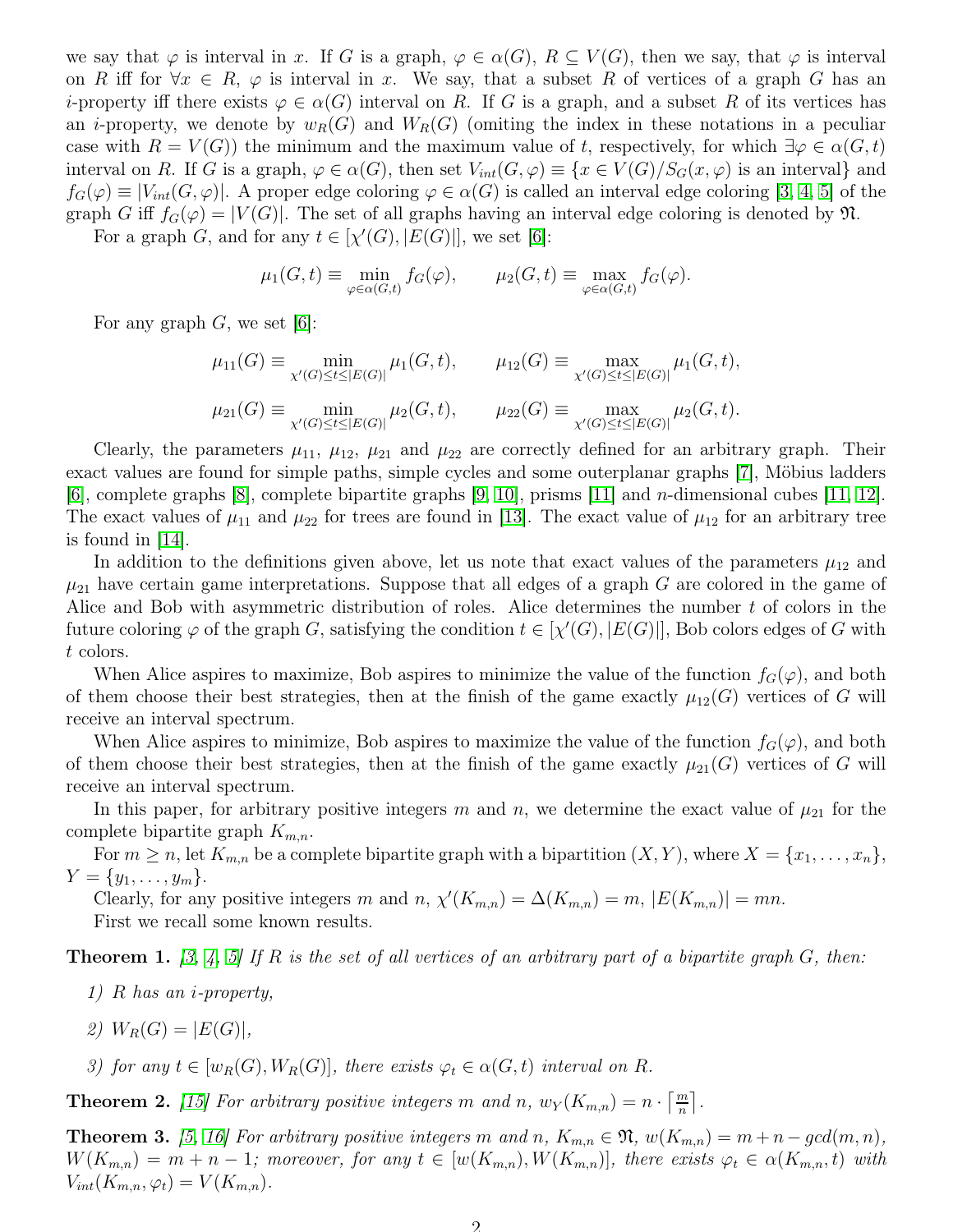<span id="page-2-4"></span>**Corollary 1.** For arbitrary positive integers m and n, the inequality  $\max\{m, n\} \leq \min\{m, n\}$ .  $\lceil \max\{m,n\} \rceil$  $\min\{m,n\}$  $\left\{ \leq m+n-gcd(m,n)\leq m+n-1\leq mn \text{ is true.}\right\}$ 

<span id="page-2-0"></span>**Theorem 4.** [\[17\]](#page-4-11) If G is a graph with  $\delta(G) \geq 2$ ,  $\varphi \in \alpha(G, |E(G)|)$ ,  $V_{int}(G, \varphi) \neq \emptyset$ , then  $G[V_{int}(G, \varphi)]$ is a forest each connected component of which is a simple path.

If G is a graph with  $\chi'(G) = \Delta(G)$ ,  $t \in [\Delta(G), |E(G)|]$ ,  $\xi \in \alpha(G, t)$ , then for any  $j \in [1, t]$ , we denote by  $E(G,\xi, j)$  the set of all edges of G colored by the color j at the coloring  $\xi$ . The coloring  $\xi$  is called a harmonic [\[9\]](#page-4-3) t-coloring of the graph G, if for any  $i \in [1, \Delta(G)]$ , the set

$$
\bigcup_{1 \leq j \leq t, \ j \equiv i (mod (\Delta(G)))} E(G, \xi, j)
$$

is a matching in G.

Suppose that G is a graph with  $\chi'(G) = \Delta(G)$ ,  $t \in [\Delta(G), |E(G)|]$ ,  $\xi$  is a harmonic t-coloring of G. Let us define a sequence  $\xi_0^*, \xi_1^*, \ldots, \xi_{t-\chi'(G)}^*$  of proper edge colorings of the graph G.

Set  $\xi_0^* \equiv \xi$ .

**Case 1.**  $t = \chi'(G)$ . The sequence mentioned above is already constructed.

**Case 2.**  $t \in [\chi'(G) + 1, |E(G)|]$ . Suppose that  $j \in [1, t - \chi'(G)]$ , and the proper edge colorings  $\xi_0^*, \ldots, \xi_{j-1}^*$  of the graph G are already constructed. Let us define  $\xi_j^*$ . For an arbitrary  $e \in E(G)$ , set:

$$
\xi_j^*(e) \equiv \begin{cases} \xi_{j-1}^*(e), & \text{if } \xi_{j-1}^*(e) \neq \max(\{\xi_{j-1}^*(e)/e \in E(G)\}) \\ \xi_{j-1}^*(e) - \Delta(G), & \text{if } \xi_{j-1}^*(e) = \max(\{\xi_{j-1}^*(e)/e \in E(G)\}). \end{cases}
$$

<span id="page-2-2"></span>**Remark 1.** Suppose that G is a graph with  $\chi'(G) = \Delta(G)$ ,  $t \in [\Delta(G), |E(G)|]$ ,  $\xi$  is a harmonic t-coloring of G. All proper edge colorings  $\xi_0^*, \xi_1^*, \ldots, \xi_{t-\chi'(G)}^*$  of the graph G are determined definitely.

**Remark 2.** Suppose that G is a graph with  $\chi'(G) = \Delta(G)$ ,  $t \in [1 + \chi'(G), |E(G)|]$ ,  $\xi$  is a harmonic t-coloring of G. It is not difficult to see, that for any  $j \in [1, t - \chi'(G)], \, \xi_j^*$  is a harmonic  $(t-j)$ -coloring of the graph G.

<span id="page-2-3"></span>**Remark 3.** Suppose that G is a graph with  $\chi'(G) = \Delta(G)$ ,  $t \in [1 + \chi'(G), |E(G)|]$ ,  $\xi$  is a harmonic t-coloring of G. Assume that  $\xi$  is interval in some vertex  $z_0 \in V(G)$  with  $d_G(z_0) = \Delta(G)$ . Then, for any  $j \in [1, t - \chi'(G)], \xi_j^*$  is interval in  $z_0$ .

<span id="page-2-1"></span>**Lemma 1.** If integers m and n satisfy either conditions  $m \geq 3$ ,  $n = 2$ , or the inequality  $m \geq n \geq 3$ , then  $\mu_2(K_{m,n}, mn) \leq m$ .

**Proof.** Assume the contrary. Then there exists  $\varphi_0 \in \alpha(K_{m,n}, mn)$  with  $f_{K_{m,n}}(\varphi_0) = m + k$ , where  $k \in [1, n]$ . Clearly,  $|V_{int}(K_{m,n}, \varphi_0) \cap Y| = m + k - |V_{int}(K_{m,n}, \varphi_0) \cap X|$ .

**Case 1.**  $|V_{int}(K_{m,n}, \varphi_0) \cap X| = 0$ . In this case we obtain a contradiction  $m < m + k =$  $|V_{int}(K_{m,n}, \varphi_0) \cap Y| \leq |Y| = m.$ 

**Case 2.**  $|V_{int}(K_{m,n}, \varphi_0) \cap X| = 1$ . In this case  $|V_{int}(K_{m,n}, \varphi_0) \cap Y| = m + k - 1 \ge m \ge 3$ . From this inequality we obtain that  $\Delta(K_{m,n}[V_{int}(K_{m,n}, \varphi_0)]) \geq 3$ , but it is impossible because of Theorem [4.](#page-2-0)

**Case 3.**  $2 \leq |V_{int}(K_{m,n}, \varphi_0) \cap X| \leq n$ . In this case  $|V_{int}(K_{m,n}, \varphi_0) \cap Y| = m+k-|V_{int}(K_{m,n}, \varphi_0) \cap X| \geq$  $m-n+k$ .

Clearly, if at least one of the inequalities  $m - n \geq 1$  and  $k \geq 2$  is true, we obtain the inequality  $|V_{int}(K_{m,n}, \varphi_0) \cap Y| \geq 2$ , which contradicts Theorem [4.](#page-2-0)

Therefore, without loss of generality, we can assume, that  $m = n$ ,  $k = 1$ ,  $|V_{int}(K_{m,n}, \varphi_0) \cap Y|$  $m + 1 - |V_{int}(K_{m,n}, \varphi_0) \cap X|, 1 \leq |V_{int}(K_{m,n}, \varphi_0) \cap Y| \leq m - 1.$ 

Let us notice that the inequality  $|V_{int}(K_{m,n}, \varphi_0) \cap Y| \geq 2$  is incompatible with the inequality  $|V_{int}(K_{m,n}, \varphi_0) \cap X| \geq 2$  because of Theorem [4,](#page-2-0) therefore  $|V_{int}(K_{m,n}, \varphi_0) \cap Y| = 1$ .

An assumption  $|V_{int}(K_{m,n}, \varphi_0) \cap X| \geq 3$  implies the inequality  $\Delta(K_{m,n}[V_{int}(K_{m,n}, \varphi_0)]) \geq 3$ , which contradicts Theorem [4.](#page-2-0)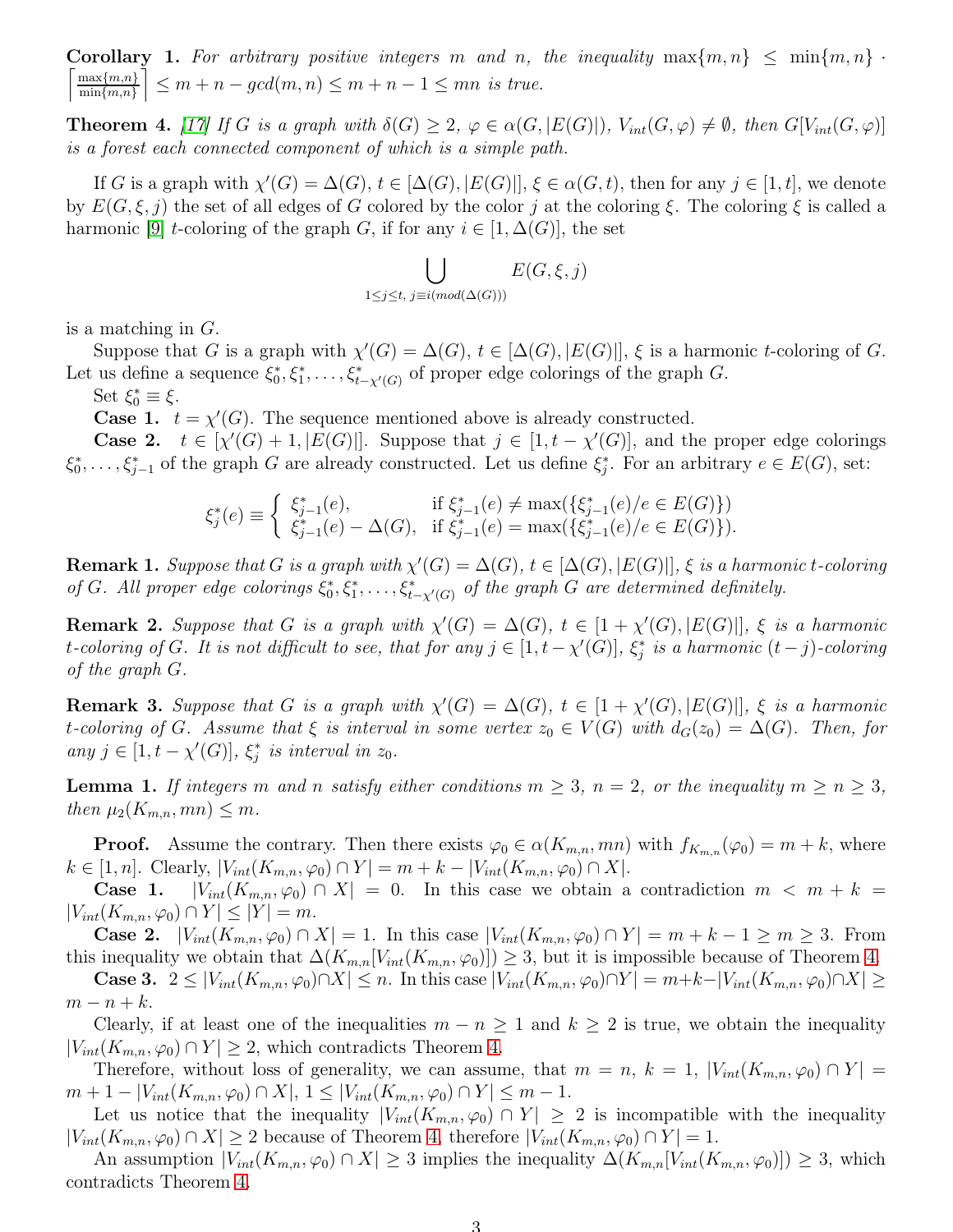An assumption  $|V_{int}(K_{m,n}, \varphi_0) \cap X| = 2$  implies the equality  $f_{K_{m,n}}(\varphi_0) = 3$ , which is incompatible with the equality  $f_{K_{m,n}}(\varphi_0) = m + k$  because of  $m \geq 3$  and  $k = 1$ . The Lemma is proved.

<span id="page-3-5"></span>**Lemma 2.** If integers m and n satisfy either conditions  $m \geq 3$ ,  $n = 2$ , or the inequality  $m \geq n \geq 3$ , then  $\mu_2(K_{m,n}, mn) = m$ .

**Proof.** It follows from Theorem [1](#page-1-0) that there exists  $\widetilde{\varphi} \in \alpha(K_{m,n}, mn)$  interval on Y. It means that  $\mu_2(K_{m,n}, mn) \geq m$ . From Lemma [1](#page-2-1) we have  $\mu_2(K_{m,n}, mn) \leq m$ . The Lemma is proved.

**Theorem 5.** For arbitrary positive integers m and n, where  $m \geq n$ ,

$$
\mu_{21}(K_{m,n}) = \begin{cases} m+1, & \text{if } n = 1 \text{ or } m = n = 2\\ m & \text{otherwise.} \end{cases}
$$

**Proof.** Case 1.  $n = 1$ . In this case  $\chi'(K_{m,1}) = \Delta(K_{m,1}) = |E(K_{m,1})| = m$ . It means that for  $\forall \varphi \in \alpha(K_{m,1}, m), f_{K_{m,1}}(\varphi) = m + 1$ . Hence,  $\mu_2(K_{m,1}, m) = m + 1$ ,  $\mu_{21}(K_{m,1}) = m + 1$ .

**Case 2.**  $m = n = 2$ . Clearly,  $K_{2,2} \cong C_4$ , and the theorem follows from the results of [\[7\]](#page-4-1).

**Case 3.**  $m \geq 3$ ,  $n = 2$  or  $m \geq n \geq 3$ .

From Lemma [2](#page-3-5) we have  $\mu_2(K_{m,n}, mn) = m$ . Let us show that for any  $t \in [m, mn]$ , the inequality  $\mu_2(K_{m,n}, t) \geq m$  holds.

From Theorems [1](#page-1-0) and [2](#page-1-1) it follows that for any  $t \in [n \cdot \lceil \frac{m}{n} \rceil, mn]$ , there exists  $\varphi_t \in \alpha(K_{m,n}, t)$  interval on Y with  $f_{K_{m,n}}(\varphi_t) \geq m$ . It means that for any  $t \in [n \cdot \lceil \frac{m}{n} \rceil, mn]$ , the inequality  $\mu_2(K_{m,n}, t) \geq m$  is true.

Now let us show that for any  $t \in [m, m+n-1]$ , the inequality  $\mu_2(K_{m,n}, t) \geq m$  is also true.

Let us define [\[5,](#page-3-4) [16\]](#page-4-10) a proper edge  $(m + n - 1)$ -coloring  $\xi$  of the graph  $K_{m,n}$ . For any integers m and n, satisfying the inequalities  $1 \leq i \leq n, 1 \leq j \leq m$ , set  $\xi((x_i, y_j)) \equiv i + j - 1$ . It is easy to see that  $\xi$  is a harmonic  $(m+n-1)$ -coloring of  $K_{m,n}$  with  $f_{K_{m,n}}(\xi) = m+n$ . Let us consider the sequence  $\xi_0^*, \xi_1^*, \ldots, \xi_{n-1}^*$  of proper edge colorings of  $K_{m,n}$ . Taking into account Remarks  $1-3$ , it is not difficult to notice, that for any  $j \in [1, n-1]$ ,  $f_{K_{m,n}}(\xi_j^*) = m + n - j$ . Consequently, for any  $j \in [1, n-1]$ ,  $f_{K_{m,n}}(\xi_j^*) \geq m+1.$ 

It means that for any  $t \in [m, m+n-1]$ , the inequality  $\mu_2(K_{m,n}, t) \geq m$  is true indeed.

Now, taking into account Corollary [1,](#page-2-4) we can conclude that for any  $t \in [m, mn]$ , the inequality  $\mu_2(K_{m,n}, t) \geq m$  is proved. From Lemma [2](#page-3-5) we obtain  $\mu_{21}(K_{m,n}) = m$ . The Theorem is proved.

**Corollary 2.** For any positive integers m and n, where  $m \ge n$ , the inequality  $m \le \mu_{21}(K_{m,n}) \le m+1$ holds.

## <span id="page-3-0"></span>References

- <span id="page-3-1"></span>[1] D.B. West, Introduction to Graph Theory, Prentice-Hall, New Jersey, 1996.
- <span id="page-3-2"></span>[2] V.G. Vizing, The chromatic index of a multigraph, Kibernetika 3 (1965), pp. 29–39.
- [3] A.S. Asratian, R.R. Kamalian, Interval colorings of edges of a multigraph, Appl. Math. 5 (1987), Yerevan State University, pp. 25–34.
- <span id="page-3-3"></span>[4] A.S. Asratian, R.R. Kamalian, Investigation of interval edge-colorings of graphs, Journal of Combinatorial Theory. Series B 62 (1994), no.1, pp. 34–43.
- <span id="page-3-4"></span>[5] R.R. Kamalian, Interval Edge Colorings of Graphs, Doctoral dissertation, the Institute of Mathematics of the Siberian Branch of the Academy of Sciences of USSR, Novosibirsk, 1990.